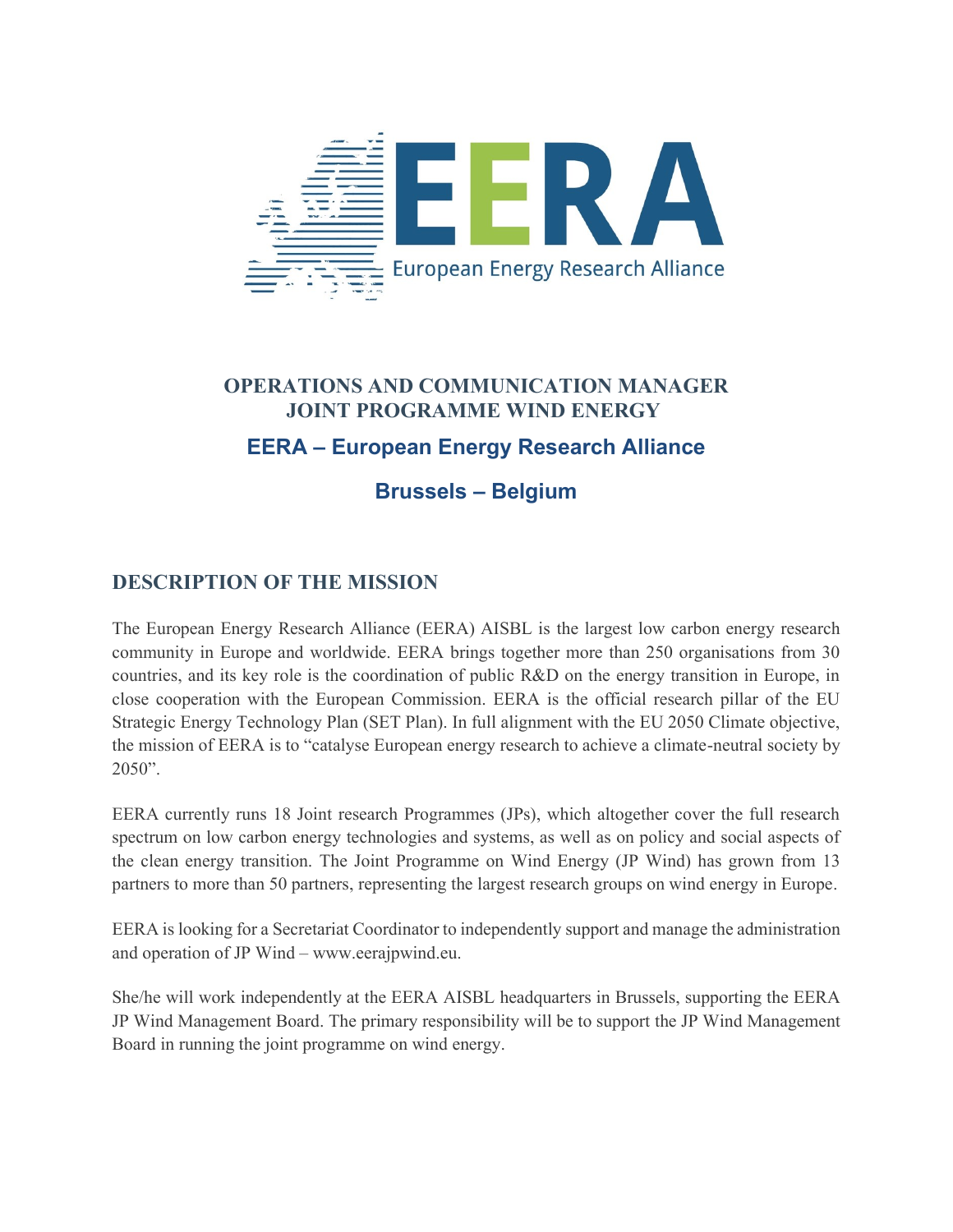## **KEY RESPONSIBILITIES**

#### **Supporting the EERA JP Wind Management Board**

- Advising and assisting the JP Wind members on the workings and priorities of EERA and the JP Wind and the interaction with stakeholders such as the JP Wind Steering Committee (SC), the JP Wind Management Board (MB) and the JP Wind General Assembly (GA).
- Supporting the JP Wind Management Board with interaction with the academy (www.eawe.eu) and industry platform ETIPWind (www.etipwind.eu).
- Being a reliable, trustworthy, independent, self-driven and proactive support to the Management Board in the organisation of its activities.

#### **Administration and Support of JP Wind**

- Taking responsibility for all operational tasks linked to the management of the JP Wind.
- Internal communication: Taking responsibility for the communication within JP Wind, such as updating contact lists, SharePoint, meeting calendar, information sharing to all partners, etc.
- External communication: Taking responsibility for the design and update of the website and social media.
- Creating content for internal and external communication also collaborating with JP Wind experts.
- Assisting the JP Wind Managers with arranging meetings and workshops.
- Planning and drafting meeting agenda's and meeting notes for SC and MB meetings.
- Setting up the programme for JP Wind General Assembly and JP Wind Conferences.
- Assisting with proceedings of scientific workshops.
- Monitoring European Research Programmes.
- Membership Administration: managing the relationship with member organisations, including membership database and membership fee invoicing and collection.
- Other administrative work for the JP Wind in general.

### **SKILLS & EXPERIENCE**

#### **General requirements**

- Hold a university degree (Master Level or equivalent) preferably in a scientific, political, or business field.
- Two years of relevant work experience related to office management, preferably in an international / multi-cultural environment.
- Applicants must be legally entitled to work in the EU.